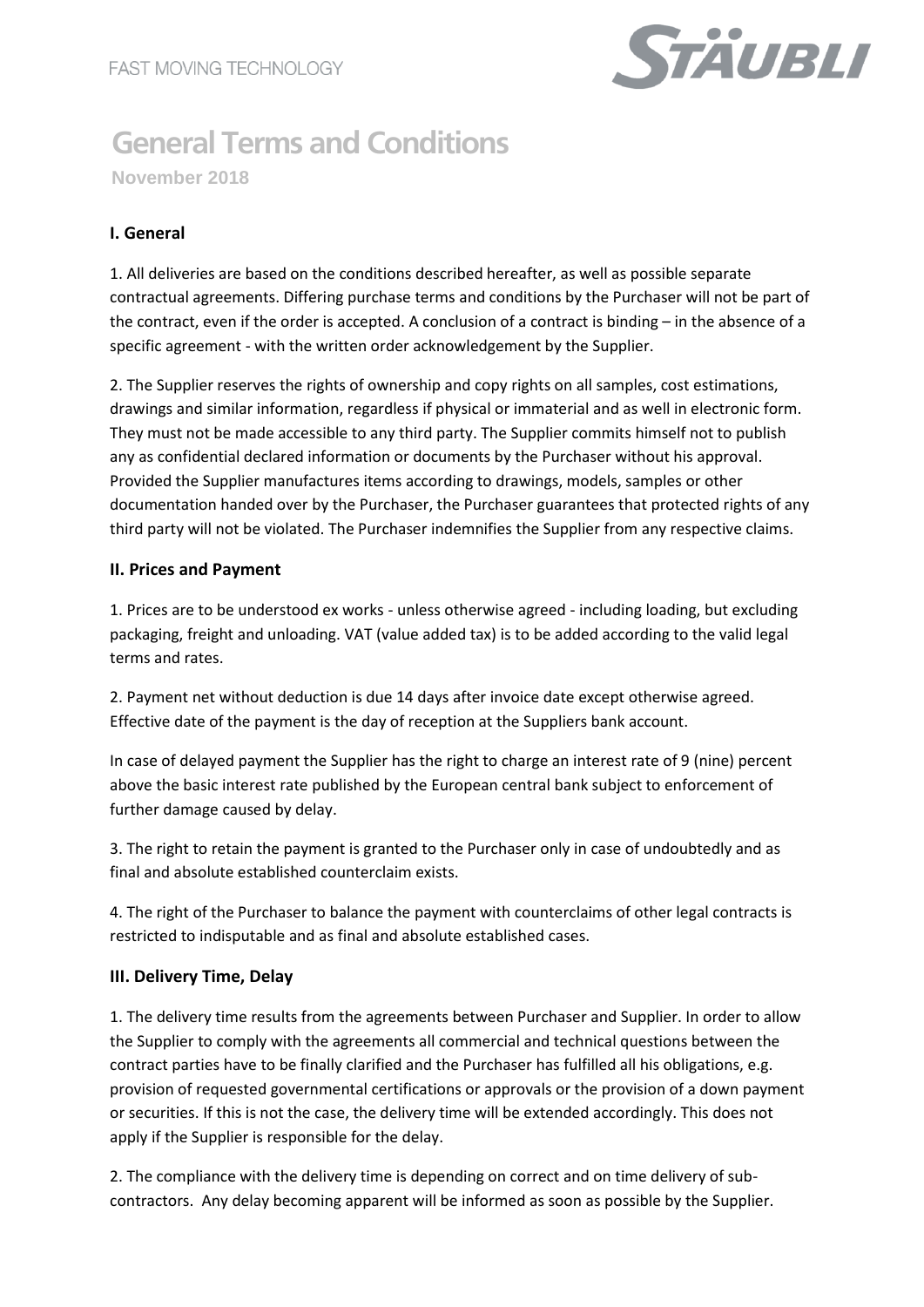3. The delivery time is met, if the goods have left the premises of the Supplier or the readiness for supply has been announced to the Purchaser. As far as acceptance tests are agreed the timely delivery depends on the test date, alternatively the announcement of readiness for acceptance test – except major reasons for an acceptance rejection exist.

4. In case of delay in dispatch or missing acceptance due to reasons caused by the Purchaser, the Purchaser will be charged with occurring cost caused by the delay starting one month after notification of readiness for dispatch.

5. If the delay in delivery is caused by force majeur, by industrial disputes and any other circumstance beyond the control of the parties such as but not limited to fire, war, extensive military mobilization, insurrection, requisition, seizure, embargo, restrictions in the use of power, currency and export restrictions, epidemics, natural disasters, extreme natural events or terroristic acts the delivery time is prolonged appropriately. The Supplier will inform the Purchaser of begin and end of such circumstances as soon as possible.

6. The Purchaser can declare withdrawal from the contract without notice, if the delivery has become unfeasible for the Supplier before transfer of risks to the Purchaser. Furthermore, the Purchaser can declare withdrawal form contract, if parts of the delivery become unfeasible for the Supplier and the Purchaser has a qualified interest in refusing a partial delivery. Otherwise, the Purchaser has to pay the contractual price for the partial delivery. The same applies to inability of the Supplier. Furthermore, the regulations of section VII.2. apply.

In case of unfeasibility or inability of the delivery during the time of a default in acceptance or in case the Purchaser is responsible for the circumstances alone or widely, his equivalent obligations remain unaffected.

7. In case the Purchaser sets a new deadline date - considering the legal exceptions - for the delivery after due date and an appropriate time for an accomplishment of the delivery and the deadline is not kept, the Purchaser is entitled to declare the withdrawal of the contract under the legal regulations. The Purchaser is obliged to declare in request of the Supplier and in an appropriate timeline, if he makes use of his right to withdraw the contract. Further claims resulting from the delay in delivery are determined in section VII.2. of these general terms, exclusively.

# **IV. Transfer of risk, Acceptance**

1. The risk is transferred to the Purchaser, when the delivery item has left the premises of the Supplier even so in case of partial delivery or if the Supplier has to perform other services such as transport, delivery or setup. Should an acceptance be agreed the date of acceptance is relevant for the transfer of risk. It has to take place immediately after the acceptance test, alternatively with the announcement of readiness for the acceptance test by the Supplier. The Purchaser must not refuse the acceptance in case of a non-substiantial default.

2. On request of the Purchaser the Supplier provides an insurance for the transport of the goods at Purchasers cost. In case of transport damage the Purchaser is obliged to inform the Supplier as soon as possible and to perform all procedures according to the guidelines for transport damages (see Roman Seliger web pages): Especially meet the deadlines, involve a claim agent and inform the damage immediately to the Forwarder and the Supplier. In case the Purchaser has already ownership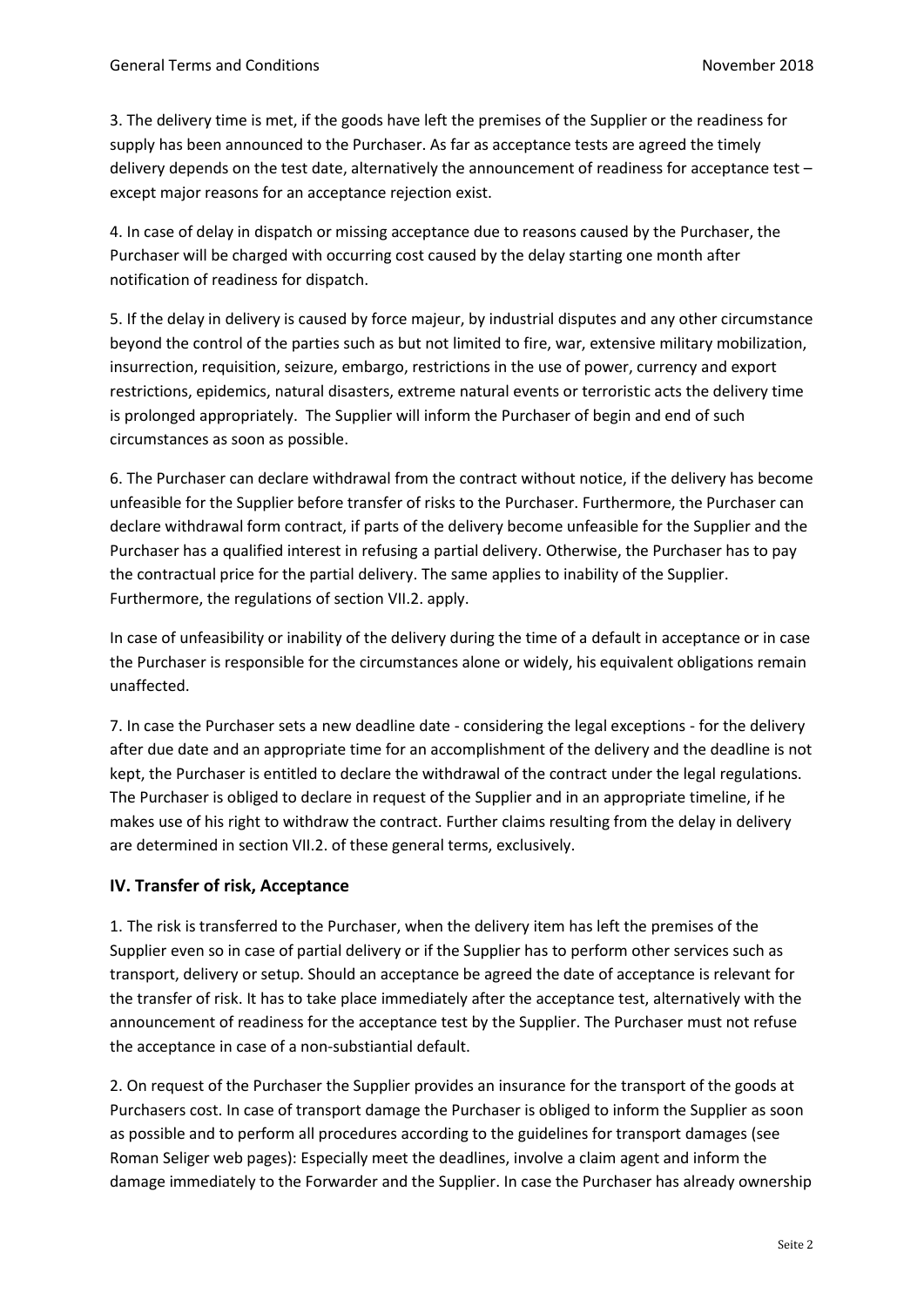of the goods, the Purchaser abandons all entitlements to the Supplier in order to perform the damage settlement.

3. In case the dispatch or the acceptance is delayed or ceased due to circumstances not caused by the Supplier the risk is transferred to the Purchaser with the announcement of dispatch readiness respectively announcement of acceptance test readiness. The Supplier is obliged to provide insurances on request of the Purchaser and on Purchaser's cost.

4. Partial delivery is allowed in reasonable scope.

#### **V. Reservation of proprietary rights**

1. The Supplier reserves the proprietary rights on the delivery item until the reception of payment for this delivery contract is completed including additionally ancillary services. In case of default of payment the Supplier is entitled to redeem the delivery item after reminder and the Purchaser is obliged to consign the delivery item. This is valid as well in case of any behavior contrary to the contract.

2. The petition of bankruptcy allows the Supplier to withdraw the delivery contract and demand the immediate withdrawal of the delivery item.

3. Based on the reservation of proprietary rights the Supplier can demand the return of the delivery item only if the contract is withdrawn. In case of seizure or appropriation or other stipulations by third parties the Purchaser has to inform the Supplier immediately.

4. The Purchaser is authorized to sell the delivery item in regular business. He already now makes assignment to the Supplier which result from sales to Consumer or to third parties. The Purchaser is still legitimated to collect these receivables. The authority of the Supplier to collect the receivables by himself remains unaffected.

5. The authority to collect the receivables expires, if

- the Purchaser gets in delay with his obligations to pay the Supplier
- the authority is withdrawn or
- a petition of bankruptcy is filed

The Supplier can demand that the Purchaser

- informs him of the assigned receivables and its obligor
- provides all information for the collection
- hands over all related documents
- informs obligor about the assignment as far as not yet done by the Supplier

6. If the delivery item is sold together with other goods not owned by Supplier, the receivable of the Supplier against the recipient is deemed to be assigned in the amount of the agreed delivery price between Purchaser and Supplier.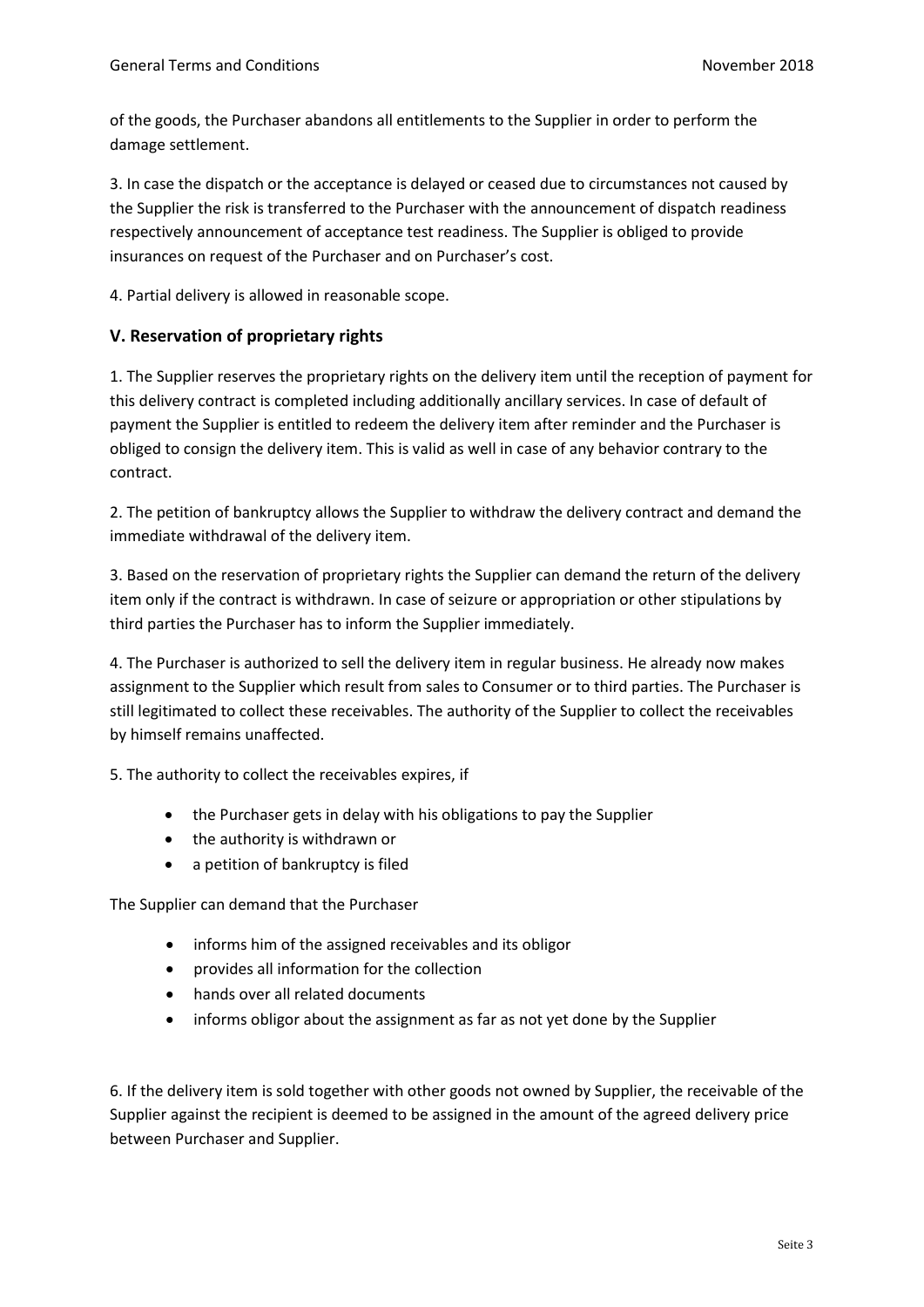7. Processing or transforming of reserved items is always done by the Purchaser in the name of the Supplier. Should the reserved item be processed with other items not owned by the Supplier the proprietary rights of the new object are transferred to the Supplier in the share of the value of the delivery item in relation to the other processed items at the time of processing.

8. Should the goods of the Supplier be combined with other movable equipment to one uniform item or irreversibly merged and the uniform item is the principal thing, the joint ownership is transferred proportionally from Purchaser to Supplier as far as the principal thing is owned by the Purchaser.

9. The Purchaser stores the proprietary or joint proprietary in the name of the Supplier. Furthermore, the regulations for the delivery item are valid as well for the new item built by processing, transforming, combining or merging.

#### **VI. Warranty claim**

The Supplier is liable for material defects or defects in title of the delivery by exclusion of further claims – subject to section VII - as follows :

#### Material defects

1. All components that prove defective according to circumstances occurred before the transfer of risks are to be rectified, eliminated from defects or substituted by choice of the Supplier. The Purchaser shall without undue delay notify the Supplier in writing of any defect which appears. Substituted components become property of the Supplier.

2. The Purchaser shall grant appropriate and sufficient time for rectification or substitution of the defective components in coordination with the Supplier, otherwise the Supplier is exempt from liability for the resulting consequences. Only in urgent cases of endangering the operational safety respectively interference of disproportional damages - where the Supplier shall be notified immediately – the Purchaser has the right to rectify the defect on his own or through third parties and claim reimbursement of necessary expenses from the Supplier.

3. The Supplier bears – as far as the claim proves justified – the direct cost of rectification respectively substitution including cost for product delivery. In addition the Supplier bears cost of dismounting and mounting as well as cost for possible technicians or assistance including transportation cost, as long as no inappropriate burden occurs for the Supplier.

4. The Purchaser has the right – subject to the legal provisions – to terminate the contract, if the Supplier - under consideration of the legal exceptions – fails to meet an appropriate timeline set by the Purchaser for the rectification or substitution of the defective component. Should the defect be of insignificant character the Purchaser has only the right to reduce the contract price. Apart from that the right of price reduction is excluded.

5. Further rights are exclusively derived from section VII 2 of these terms and conditions.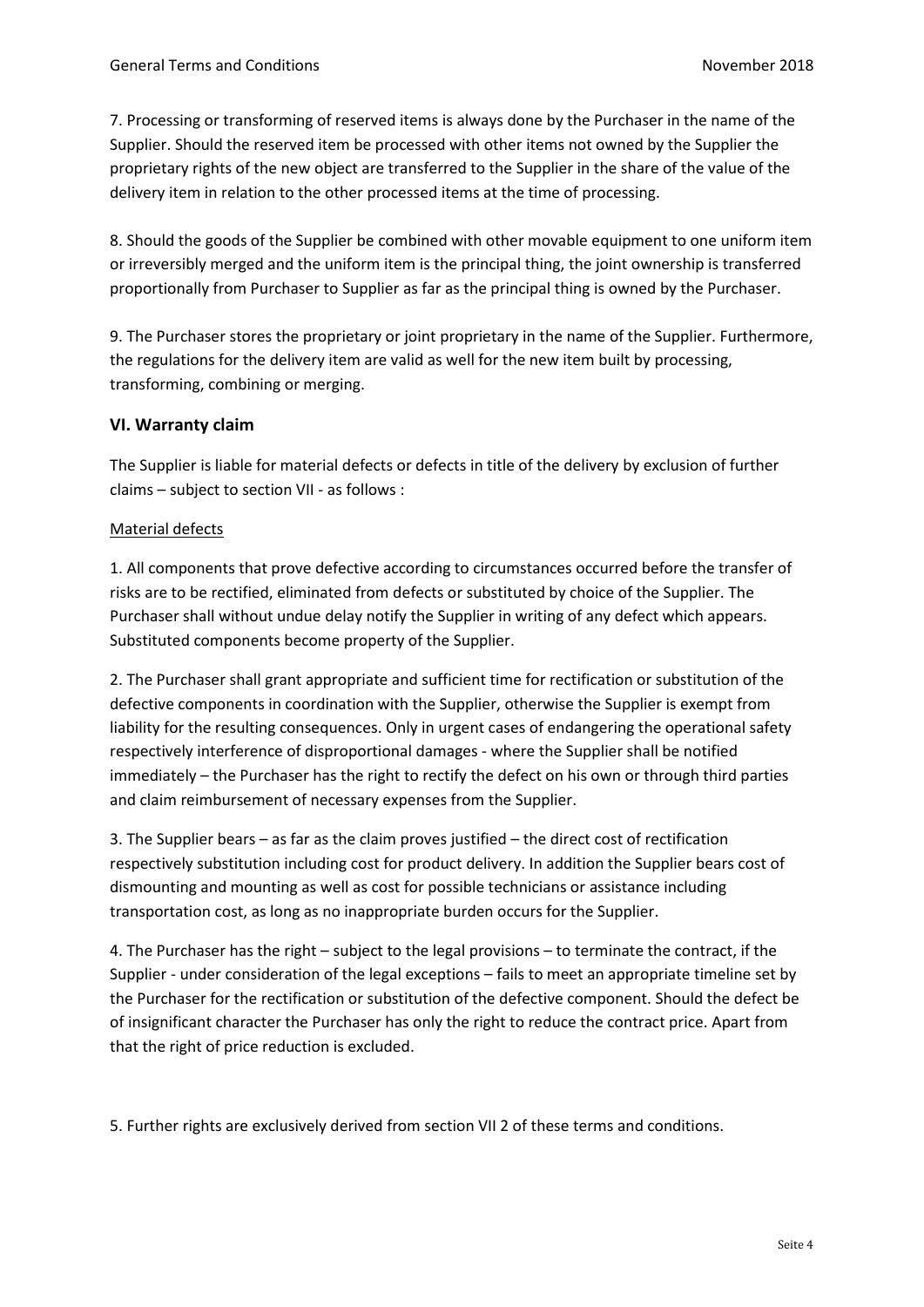6. No liability will be assumed in case of:

Unsuitable or incorrect use, defective assembly respectively placing in operation by the Purchaser or third parties, natural wear and tear, inaccurate or disregardful usage, unduly maintenance, inapplicable operating materials, inadequate construction works, inapplicable foundation ground, chemical, electrochemical or electrical influences –as long as not caused by the Supplier.

7. In case of improper rectification by the Purchaser or a third party there will be no liability for resulting consequences by the Supplier. The same applies for modification of the delivery item without prior approval by the Supplier.

#### Defect of title

8. Should the use of the delivery item lead to a violation of domestic industrial property rights or copyrights the Supplier will take care that the Purchaser will get entitled to furthermore use the delivery item or reasonably modify it in a way that the violation will not exist any more.

If this is not possible on economically reasonable terms or within a reasonable time, the Purchaser is entitled to withdraw from the contract. Under the aforementioned conditions, the Supplier is also entitled to withdraw from the contract.

In addition, the Supplier shall exempt the Purchaser from undisputed or legally established claims of the respective holder of the intellectual property rights.

9. The in section VI. 8 mentioned obligations of the Supplier are, subject to Section VII.2, final in the event of a breach of property rights or copyrights.

They only exist if

- the Purchaser informs the Supplier without delay of asserted protective or copyright infringements
- the Purchaser assists the Supplier to a reasonable extent in the defense of the asserted claims or to carry out the modification measures in accordance with Section VI. 8
- the Supplier retains all defensive measures, including out of court settlements
- the defect of title is not based on an instruction of the Purchaser and
- the infringement was not caused by the Purchaser having arbitrarily changed the delivery item or used it in a non-contractual manner.

#### **VII. Liability of the Supplier, disclaimer**

1. If the delivery item cannot be used by the Purchaser as a result of culpably neglected or incorrect proposals or consultations made before or after the conclusion of the contract or due to the culpable violation of other contractual secondary obligations - in particular instructions for operation and maintenance of the delivery item - then by exclusion of further claims of the Purchaser the provisions of sections VI and VII.2 are valid.

2. For damages, which did not originate at the delivery item itself the Supplier is liable - for whatever legal reasons - only